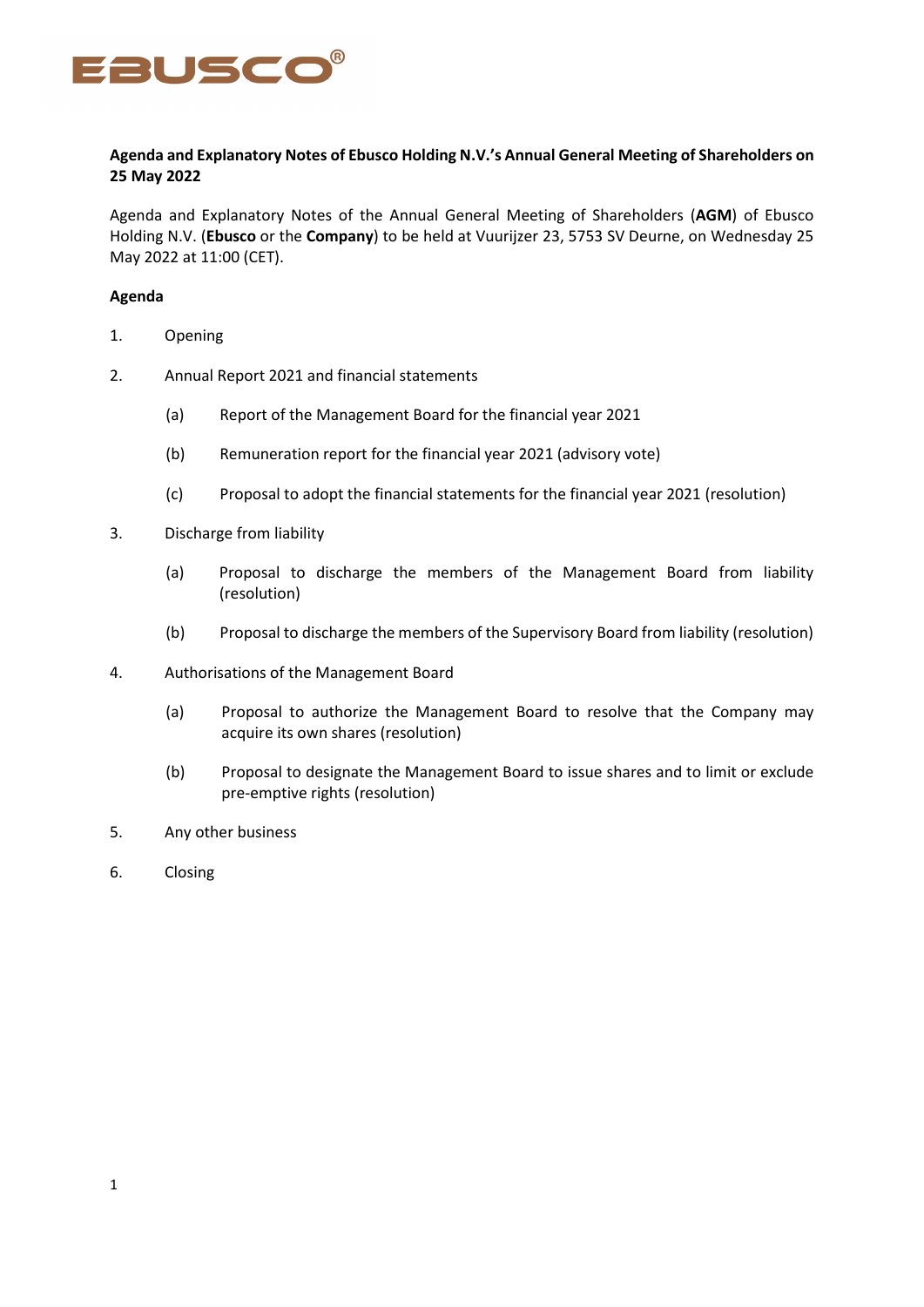

### **Explanatory Notes to the agenda**

## **Item 2. Annual Report 2021 and financial statements**

## *Item 2a: Report of the Management Board for the financial year 2021*

The Management Board will give a presentation on the performance of the Company in 2021. Subsequently, the AGM will be invited to discuss the Report of the Management Board (and the Report of the Supervisory Board) for the financial year 2021. Reference is made to the Annual Report 2021.

## *Item 2b: Remuneration report for the financial year 2021 (advisory vote)*

The remuneration report of Ebusco for the financial year 2021 is presented to the AGM for an advisory vote. The remuneration report can be found on pages 61 through 64 of the Annual Report 2021.

### *Item 2c: Proposal to adopt the financial statements for the financial year 2021 (resolution)*

It is proposed to adopt the Company's financial statements 2021. The financial statements can be found on pages 65 through 116 of the annual report 2021.

The loss as shown in the financial statements 2021, amounts to EUR 26,797,000, and will be deducted in full from the freely distributable reserves.

### **Item 3. Discharge from liability**

*Item 3a: Proposal to discharge the members of the Management Board from liability (resolution)*

### *Item 3b: Proposal to discharge the members of the Supervisory Board from liability (resolution)*

It is proposed to release the current members of the Management Board and the members of the Supervisory Board from liability for the exercise of their respective duties, insofar as the exercise of such duties is reflected in the Annual Report 2021 or information is otherwise disclosed to the General Meeting prior to the adoption of the financial statements 2021. The scope of the release from liability shall be subject to limitations by virtue of the law. The proposals to release the members of the Management Board and the members of the Supervisory Board from liability for the exercise of their respective duties are separate agenda items.

### **Item 4: Authorisations of the Management Board**

# *Item 4a: Proposal to authorize the Management Board to resolve that the Company may acquire its own shares (resolution)*

It is proposed to authorize the Management Board, subject to the approval of the Supervisory Board, to cause the Company to acquire its own shares up to a maximum of 10% of the issued share capital on the date of the AGM, either through a purchase on a stock exchange or otherwise at a price, excluding expenses, not lower than the nominal value of the shares and not higher than the opening price on Euronext Amsterdam on the day of the repurchase plus 10%, for a period of 18 months following the date of this AGM, i.e. until and including 25 October 2023. The proposed authorization will replace the authorization granted to the Management Board on 17 October 2021 (pre-IPO).